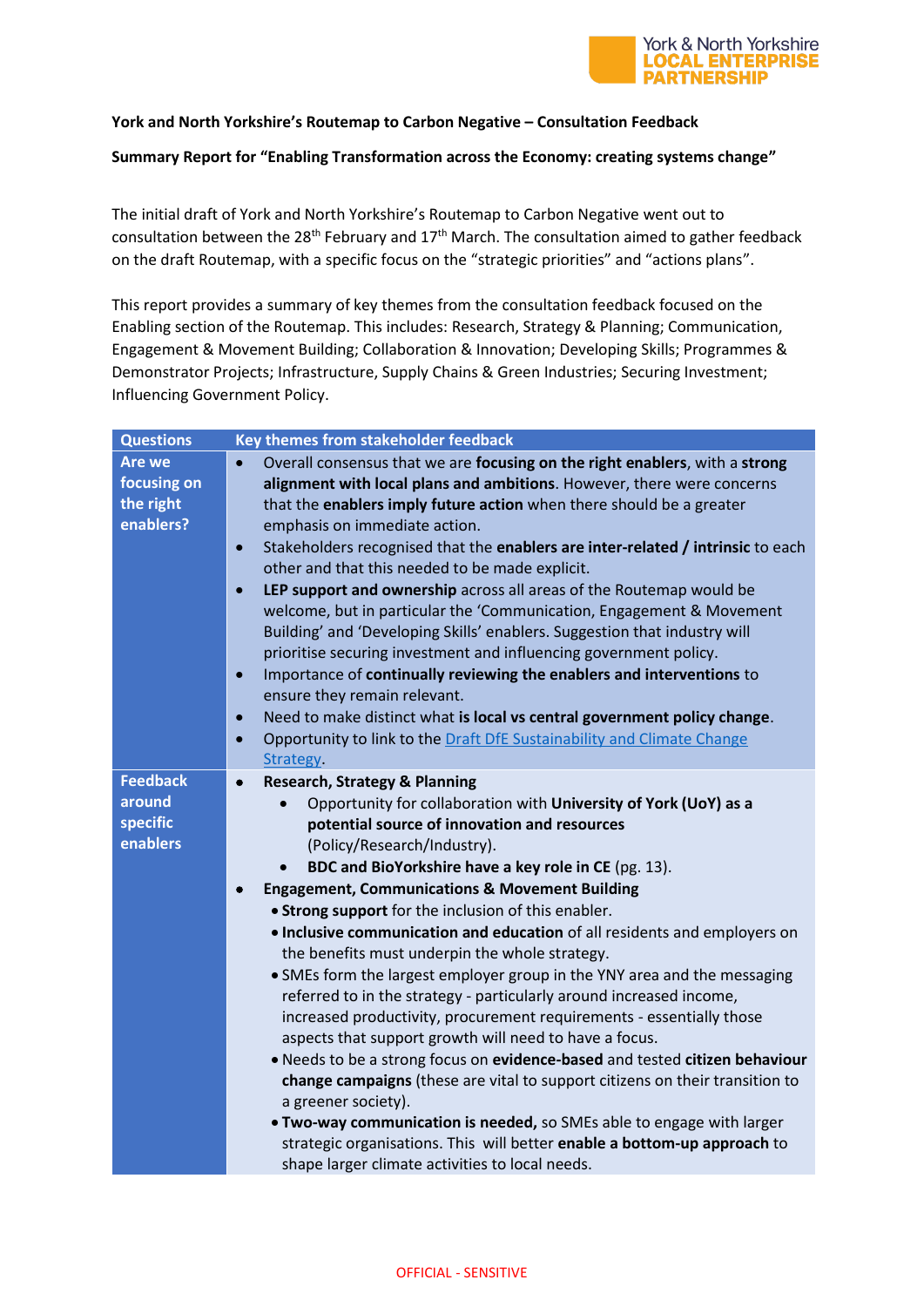|                           | York & North Yorkshire<br><b>RTNERSHIP</b>                                                                                                                                                                                                                                                                                                                                                                                                                                                                                                                                                                                                                                                                                                                                                                                                                                                                                                                                                                                                                                                                                                                                                                                                                                                                                                                                                                                                                                                                                                                                                                                                                                                                                                                                                                                                                                                                                                                                                                                                                                                                                                                                                                                                                                                                                                                                                                 |
|---------------------------|------------------------------------------------------------------------------------------------------------------------------------------------------------------------------------------------------------------------------------------------------------------------------------------------------------------------------------------------------------------------------------------------------------------------------------------------------------------------------------------------------------------------------------------------------------------------------------------------------------------------------------------------------------------------------------------------------------------------------------------------------------------------------------------------------------------------------------------------------------------------------------------------------------------------------------------------------------------------------------------------------------------------------------------------------------------------------------------------------------------------------------------------------------------------------------------------------------------------------------------------------------------------------------------------------------------------------------------------------------------------------------------------------------------------------------------------------------------------------------------------------------------------------------------------------------------------------------------------------------------------------------------------------------------------------------------------------------------------------------------------------------------------------------------------------------------------------------------------------------------------------------------------------------------------------------------------------------------------------------------------------------------------------------------------------------------------------------------------------------------------------------------------------------------------------------------------------------------------------------------------------------------------------------------------------------------------------------------------------------------------------------------------------------|
|                           | • Criticism of a top-down approach (this should only be used for larger<br>vision). Instead, action should be built with communities and stakeholders,<br>not telling them they have to 'buy-in' to actions already decided.<br>. Young people need to be better engaged with the Routemap as ultimately<br>they will be most impacted by climate change. This should include<br>education to school kids at an early stage.<br><b>Collaboration &amp; Innovation</b><br><b>Consensus that collaboration is key</b> $-$ with the public and across sectors.<br>Further joint-working and alignment required with the Yorkshire &<br>$\bullet$<br>Humber Climate Commission - to make best use of shared resource and<br>not doubling up on any actions- will enable a more efficient, well<br>informed, and inclusive journey.<br>Opportunities for collaboration and co-benefits within the health sector,<br>$\bullet$<br>given some of the innovative approaches health commissioning<br>partnerships are also making to address climate emergency issues.<br>Key education partners e.g. Further Education Colleges missing from<br>section.<br><b>Developing Skills</b><br>This enabler should be expanded to reference developing 'capacity', as<br>project development can be constrained not just by a lack of skills but<br>also capacity and resource. Employers need to have access to workers<br>with the right skills and attributes.<br>More emphasis required in relation to developing skills - including<br>funding for educational establishments to develop sustainable pathways<br>to employment and enhance learning facilities.<br>Workers need to have, or be able to attain the required skills, alongside<br>decent pay, and good working and living conditions.<br>Employees need to be attracted to green job opportunities.<br>Skills development is needed for land owners/managers, as well as<br>$\bullet$<br>employees, in order to develop skills to manage their land and business.<br>Support to access higher-paid jobs needs to be available for those<br>economically inactive and those in employment but on lower wages.<br>Infrastructure, Supply Chains, Green Industries & Securing Investment<br>٠<br>There was strong support for both the inclusion of supply chains and<br>investment.<br>Key barriers to decarbonisation projects include: lack of capital |
| <b>Have we</b>            | investment and supply chain shortages/bottlenecks.<br>Comments around specific enablers or priorities that have been missed or not<br>$\bullet$                                                                                                                                                                                                                                                                                                                                                                                                                                                                                                                                                                                                                                                                                                                                                                                                                                                                                                                                                                                                                                                                                                                                                                                                                                                                                                                                                                                                                                                                                                                                                                                                                                                                                                                                                                                                                                                                                                                                                                                                                                                                                                                                                                                                                                                            |
| missed any<br>enablers or | given enough emphasis include:<br>Enablers to initiate immediate projects that go beyond research,                                                                                                                                                                                                                                                                                                                                                                                                                                                                                                                                                                                                                                                                                                                                                                                                                                                                                                                                                                                                                                                                                                                                                                                                                                                                                                                                                                                                                                                                                                                                                                                                                                                                                                                                                                                                                                                                                                                                                                                                                                                                                                                                                                                                                                                                                                         |
| priorities that           | $\circ$<br>demonstrators etc.                                                                                                                                                                                                                                                                                                                                                                                                                                                                                                                                                                                                                                                                                                                                                                                                                                                                                                                                                                                                                                                                                                                                                                                                                                                                                                                                                                                                                                                                                                                                                                                                                                                                                                                                                                                                                                                                                                                                                                                                                                                                                                                                                                                                                                                                                                                                                                              |
| you feel are              | Creating a learning environment - reference to this needs to be more<br>$\circ$                                                                                                                                                                                                                                                                                                                                                                                                                                                                                                                                                                                                                                                                                                                                                                                                                                                                                                                                                                                                                                                                                                                                                                                                                                                                                                                                                                                                                                                                                                                                                                                                                                                                                                                                                                                                                                                                                                                                                                                                                                                                                                                                                                                                                                                                                                                            |
| important?                | explicit and show that an environment where best practice can be<br>shared is needed.                                                                                                                                                                                                                                                                                                                                                                                                                                                                                                                                                                                                                                                                                                                                                                                                                                                                                                                                                                                                                                                                                                                                                                                                                                                                                                                                                                                                                                                                                                                                                                                                                                                                                                                                                                                                                                                                                                                                                                                                                                                                                                                                                                                                                                                                                                                      |
|                           | Behaviour change - to enable change and co-support physical<br>$\circ$<br>investment.                                                                                                                                                                                                                                                                                                                                                                                                                                                                                                                                                                                                                                                                                                                                                                                                                                                                                                                                                                                                                                                                                                                                                                                                                                                                                                                                                                                                                                                                                                                                                                                                                                                                                                                                                                                                                                                                                                                                                                                                                                                                                                                                                                                                                                                                                                                      |
|                           | Change management - Add change management thinking to the<br>$\circ$<br>systems change as will shape the how.                                                                                                                                                                                                                                                                                                                                                                                                                                                                                                                                                                                                                                                                                                                                                                                                                                                                                                                                                                                                                                                                                                                                                                                                                                                                                                                                                                                                                                                                                                                                                                                                                                                                                                                                                                                                                                                                                                                                                                                                                                                                                                                                                                                                                                                                                              |

o **Civil society/ third sector** - also make reference to civil society groups/third sector.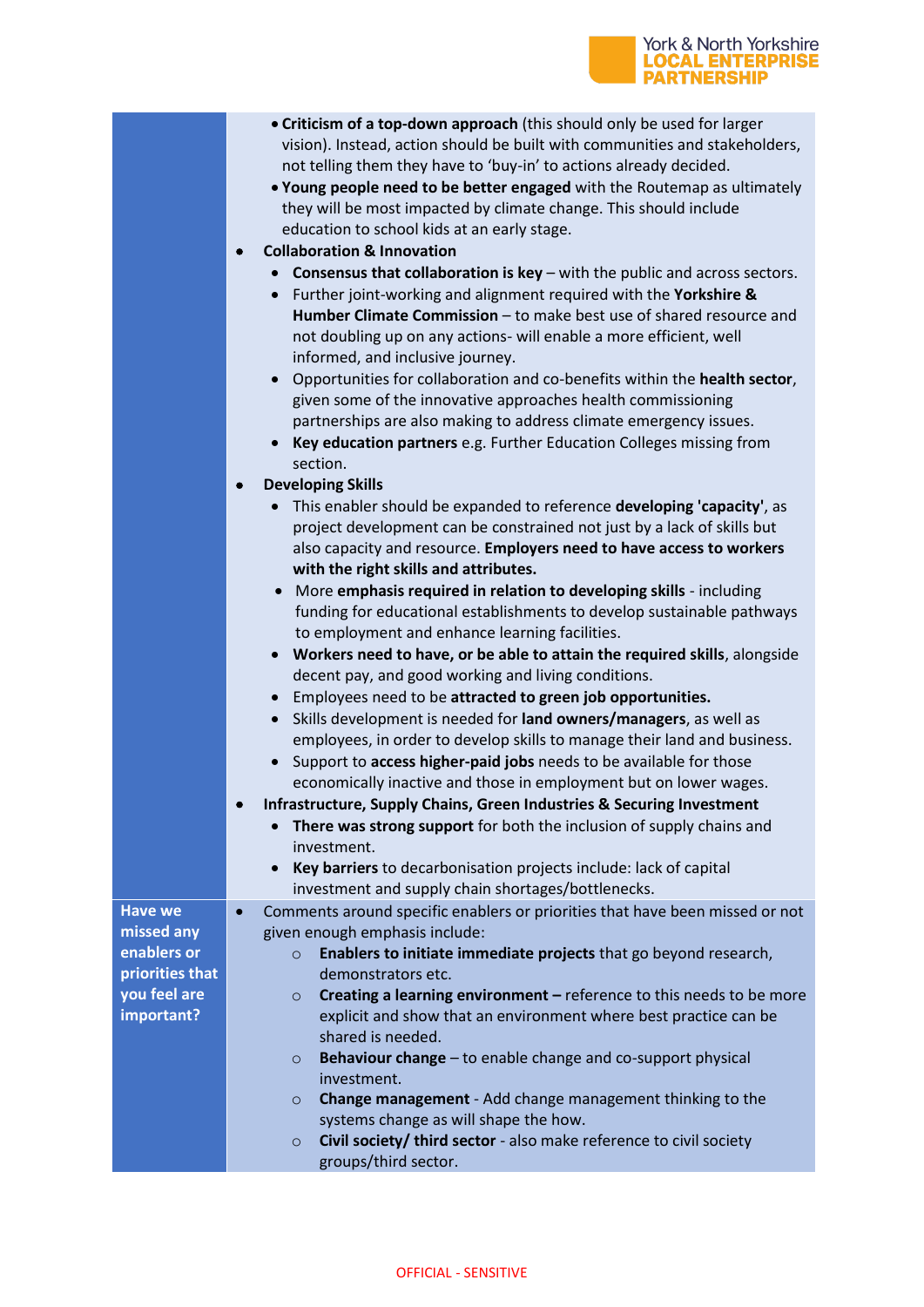

|                                   | Waste & recycling $-$ question over whether it would be useful to have<br>$\circ$<br>as its own priority or sector given the potential economic<br>opportunities.<br>Green jobs - suggestion to rename the skills section to green jobs to<br>$\circ$<br>further focus attention on this in terms of progressing change.<br>Green skills - green skills, greening, upskilling, reskilling, Carbon<br>$\circ$<br>literacy and environmental awareness training, particularly in food<br>production.<br>Nature based solutions - potential to incorporate in Environment<br>$\circ$<br>section, or across the wider Routemap document.<br><b>BioYorkshire initiative</b><br>$\circ$<br>Encouraging start-up green tech companies in our region to assist<br>$\circ$<br>with the transition<br>Reducing activities emitting carbon - vital to reduce carbon emitting<br>$\circ$<br>activities and change behaviours (i.e. remote working to reduce car<br>usage). |
|-----------------------------------|----------------------------------------------------------------------------------------------------------------------------------------------------------------------------------------------------------------------------------------------------------------------------------------------------------------------------------------------------------------------------------------------------------------------------------------------------------------------------------------------------------------------------------------------------------------------------------------------------------------------------------------------------------------------------------------------------------------------------------------------------------------------------------------------------------------------------------------------------------------------------------------------------------------------------------------------------------------|
| <b>Are we</b>                     | Strong support for the interventions included - deemed appropriate given<br>$\bullet$                                                                                                                                                                                                                                                                                                                                                                                                                                                                                                                                                                                                                                                                                                                                                                                                                                                                          |
| focusing on                       | the emissions profile of the region and a strong evidence base.                                                                                                                                                                                                                                                                                                                                                                                                                                                                                                                                                                                                                                                                                                                                                                                                                                                                                                |
| the most<br>impactful             | More focus on ownership and leadership of this challenge - need to make it<br>$\bullet$<br>clear that our collective actions will make a difference.                                                                                                                                                                                                                                                                                                                                                                                                                                                                                                                                                                                                                                                                                                                                                                                                           |
| interventions                     | Supportive of the co-benefits approach, but It would be helpful to also<br>$\bullet$                                                                                                                                                                                                                                                                                                                                                                                                                                                                                                                                                                                                                                                                                                                                                                                                                                                                           |
| ?                                 | reference the 'climate justice' approach $-$ so 'protecting key sectors and                                                                                                                                                                                                                                                                                                                                                                                                                                                                                                                                                                                                                                                                                                                                                                                                                                                                                    |
|                                   | vulnerable communities' recognising this is a human impact, not only an                                                                                                                                                                                                                                                                                                                                                                                                                                                                                                                                                                                                                                                                                                                                                                                                                                                                                        |
|                                   | economic one. This could apply to all the sectors and the overall approach.                                                                                                                                                                                                                                                                                                                                                                                                                                                                                                                                                                                                                                                                                                                                                                                                                                                                                    |
|                                   | Scale of interventions - E.g., list major programmes such as housing retrofit,<br>$\bullet$<br>but the interventions only refer to small scale incubation projects.                                                                                                                                                                                                                                                                                                                                                                                                                                                                                                                                                                                                                                                                                                                                                                                            |
|                                   | Pace of change - there's too much focus on large scale, single actions when<br>$\bullet$                                                                                                                                                                                                                                                                                                                                                                                                                                                                                                                                                                                                                                                                                                                                                                                                                                                                       |
|                                   | accelerating smaller/local immediate reductions in carbon emissions will be                                                                                                                                                                                                                                                                                                                                                                                                                                                                                                                                                                                                                                                                                                                                                                                                                                                                                    |
|                                   | essential to ensure the targets are reached. YNY should be leading on these<br>enabling activities.                                                                                                                                                                                                                                                                                                                                                                                                                                                                                                                                                                                                                                                                                                                                                                                                                                                            |
| Do you feel                       | <b>Overall</b>                                                                                                                                                                                                                                                                                                                                                                                                                                                                                                                                                                                                                                                                                                                                                                                                                                                                                                                                                 |
| there are any                     | Emphasis on immediate action and public communication, not waiting around                                                                                                                                                                                                                                                                                                                                                                                                                                                                                                                                                                                                                                                                                                                                                                                                                                                                                      |
| gaps in the                       | to be finalised.                                                                                                                                                                                                                                                                                                                                                                                                                                                                                                                                                                                                                                                                                                                                                                                                                                                                                                                                               |
| <b>interventions</b><br>to ensure | <b>Research, Strategy &amp; Planning</b>                                                                                                                                                                                                                                                                                                                                                                                                                                                                                                                                                                                                                                                                                                                                                                                                                                                                                                                       |
| <b>York &amp; North</b>           | There needs to be greater alignment of public sector (Councils/LEP etc.) and<br>$\bullet$                                                                                                                                                                                                                                                                                                                                                                                                                                                                                                                                                                                                                                                                                                                                                                                                                                                                      |
| <b>Yorkshire</b>                  | private sector strategic visions - examples of this include YHCC's cross-                                                                                                                                                                                                                                                                                                                                                                                                                                                                                                                                                                                                                                                                                                                                                                                                                                                                                      |
| reaches net                       | sectoral working group style approach.                                                                                                                                                                                                                                                                                                                                                                                                                                                                                                                                                                                                                                                                                                                                                                                                                                                                                                                         |
| zero by 2034<br>and carbon        | Include the NHS as a key stakeholder to ensure the circular economy is<br>$\bullet$                                                                                                                                                                                                                                                                                                                                                                                                                                                                                                                                                                                                                                                                                                                                                                                                                                                                            |
| negative by                       | embedded in all levels of NHS structures/investment across York and North<br>Yorkshire.                                                                                                                                                                                                                                                                                                                                                                                                                                                                                                                                                                                                                                                                                                                                                                                                                                                                        |
| 2040?                             | Opportunity to mention collaboration with the University of York.<br>$\bullet$                                                                                                                                                                                                                                                                                                                                                                                                                                                                                                                                                                                                                                                                                                                                                                                                                                                                                 |
|                                   | <b>Local Planning Policy Review</b>                                                                                                                                                                                                                                                                                                                                                                                                                                                                                                                                                                                                                                                                                                                                                                                                                                                                                                                            |
|                                   | There should be explicit mention of the need to understand viability for new                                                                                                                                                                                                                                                                                                                                                                                                                                                                                                                                                                                                                                                                                                                                                                                                                                                                                   |
|                                   | <b>build and retrofitting</b> , as this is often flagged as a concern by developers and                                                                                                                                                                                                                                                                                                                                                                                                                                                                                                                                                                                                                                                                                                                                                                                                                                                                        |
|                                   | could undermine schemes.<br>Local Plan Review interventions must occur proactively as a number of<br>$\bullet$                                                                                                                                                                                                                                                                                                                                                                                                                                                                                                                                                                                                                                                                                                                                                                                                                                                 |
|                                   | Councils are currently undergoing Local Plan Reviews. Learnings from                                                                                                                                                                                                                                                                                                                                                                                                                                                                                                                                                                                                                                                                                                                                                                                                                                                                                           |
|                                   | previous Plans should be applied to the next Local Plan.                                                                                                                                                                                                                                                                                                                                                                                                                                                                                                                                                                                                                                                                                                                                                                                                                                                                                                       |
|                                   | <b>Communication, Engagement &amp; Movement Building</b>                                                                                                                                                                                                                                                                                                                                                                                                                                                                                                                                                                                                                                                                                                                                                                                                                                                                                                       |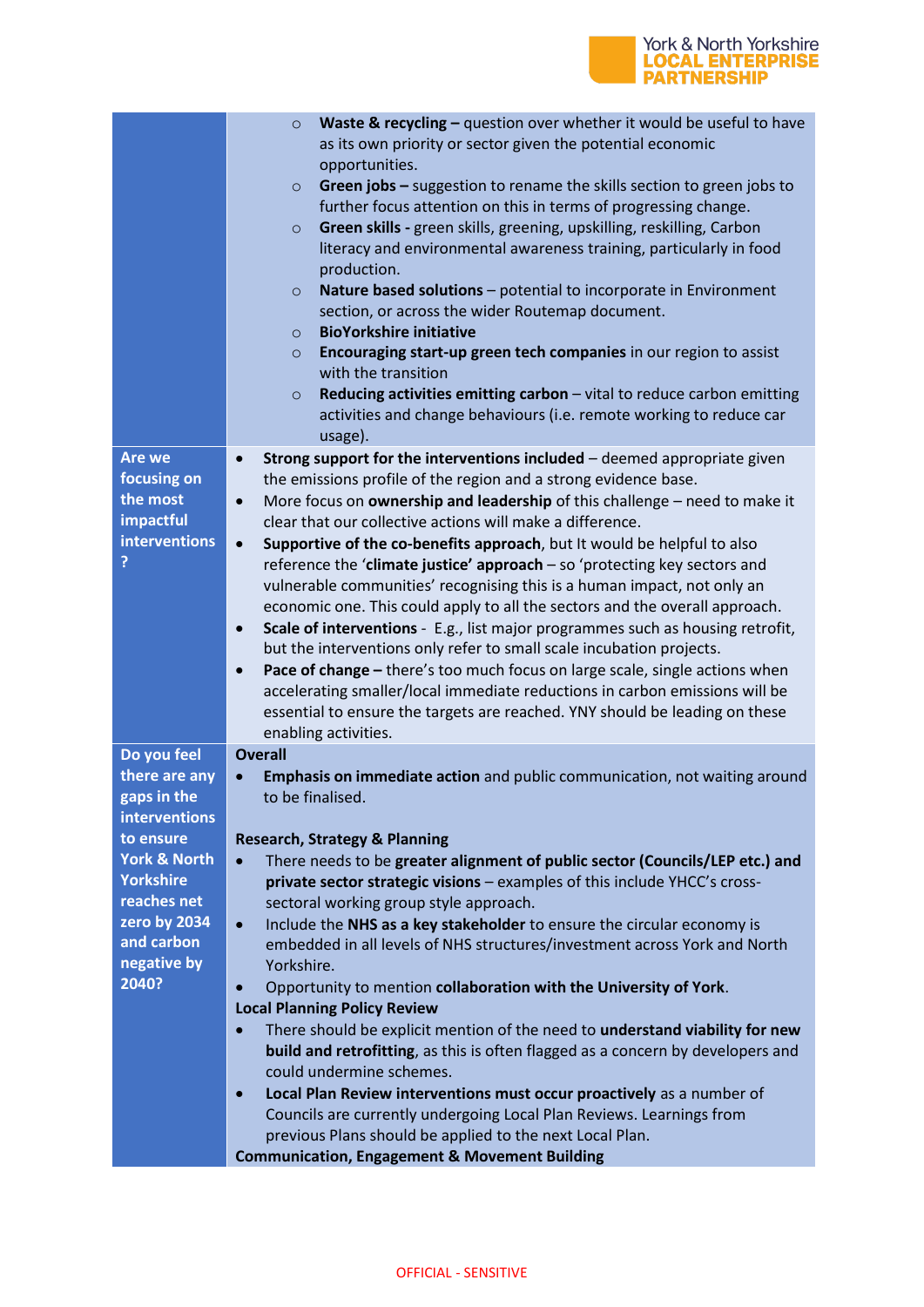#### York & North Yorkshire **LOCAL ENTERPRISE PARTNERSHIP**

- Suggestions to achieve **positive communication programs** included: clear, well-evidenced; creating a 'movement' with three messages to get behind; coordinated and higher profile communications that are ongoing throughout the year; campaigns that feel local and relevant.
- **Build on existing campaigns** that tie in with how climate action can have cobenefits of particular issues facing given communities.
- **Region-wide public facing campaign**: the campaign should have a focus on the co-benefits of climate actions that are targeted to the community engaged.
- **Raise awareness of market opportunities** and improve sectoral knowledge and marketing of the opportunities available to the relevant industries (i.e. retrofit opportunities in Construction).
- There needs to be a **greater emphasis on the people who this will impact**, their co-benefits, and subsequently empowering communities to lobby for change. The **voice of communities** is important in this work, and equally as a LA/Anchor institution it will be those people who may have service changes as a result of interventions so they really need to be central.
- Lack of mention of the **climate action/environmental groups** that are already in existence in the region. Economies of scale could be achieved combining the Climate Action groups with councils.
- The circular towns and communities network is a good example of a crosscutting network. Again, the hope is that there will be an offer to support the **establishment of other networks across the region**.
- **Positive behaviour based changes around diet**, as this factor has the potential to reduce agricultural GHG emissions substantially and is a key policy finding of the CCC towards meeting NetZero for Land Use. Diversification of dietary options has the potential for sizeable economic investment and growth for local SMEs and wider food production.
- Emphasise the role of **empowering community climate action**. Again, LAs need the freedom to make this locally relevant
- **Work with schools**, e.g. FixOurFood platform 'Leaders for Change' initiated by Health Sciences at York; Public Food Procurement with Grow Yorkshire.

## **Collaboration & Innovation**

- We recommend that this section include an intervention around **leveraging investment through scale – including procurement, joint grant funding bids** etc.
- **Innovation section** is relatively light. The Yorkshire Circular Lab is a highlight and should be strongly supported, with it or similar innovation initiatives between academic/community/private sectors covering as much ground as possible for the inevitable innovation required, from biochar to heat pumps.

## **Developing Skills**

- **Skills section**: Headings are for ambitions (not interventions). How does this change the meaning of the actions? This section should include drawing out the importance of the building retro-fit supply chain capacity, in order to meet the required number of interventions across the region.
- **Skills gaps** to be addressed include not only the latest technological advances key to the transition, but also a relative dearth in the 'hands-on' skills in the landscape economy.
- **Programmes & Demonstrator Projects**
- **Delivering pilot projects**, acting as an early adopter will be important for York as we aim to achieve net zero faster than the regional timescale.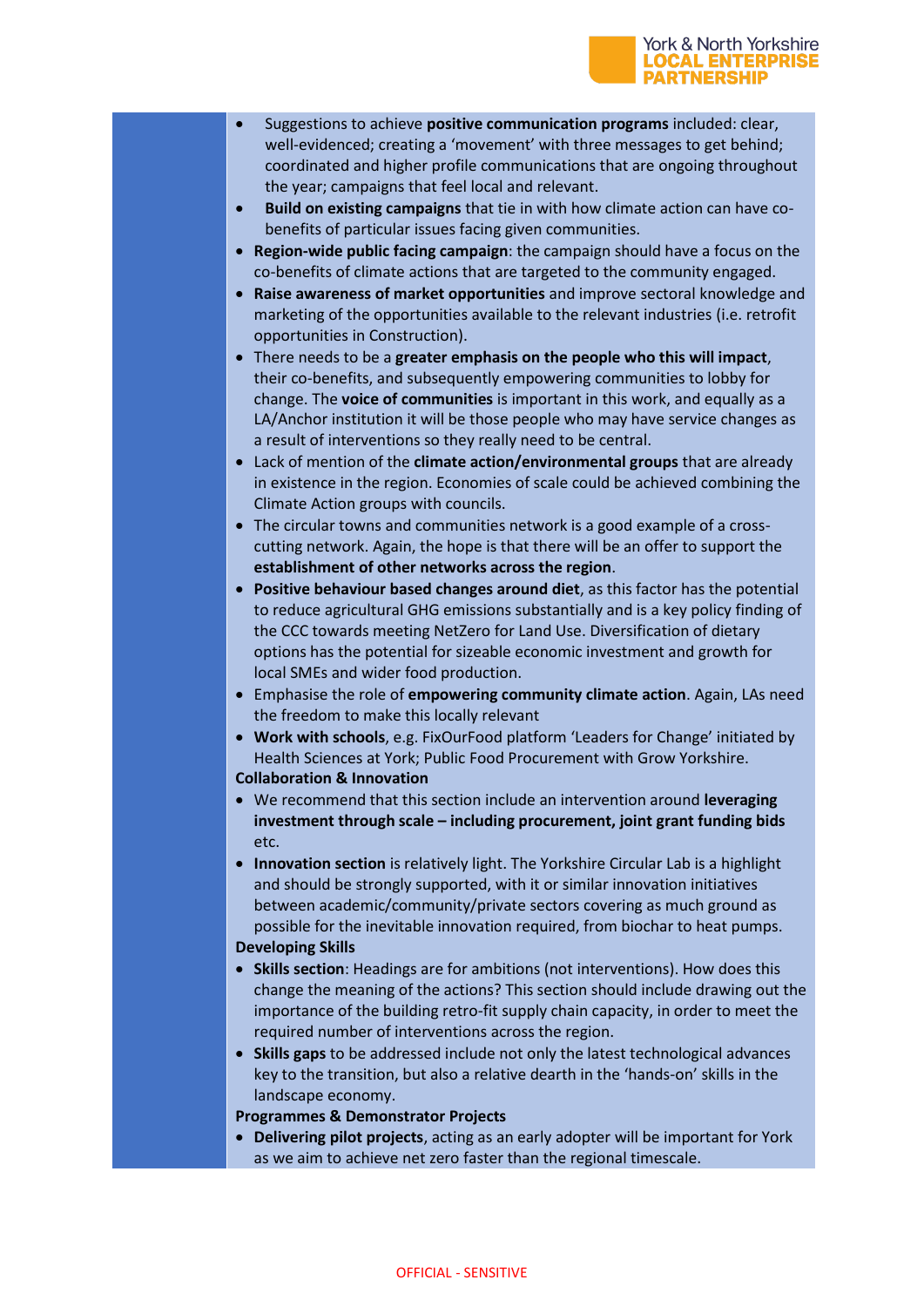# York & North Yorkshire<br>**LOCAL ENTERPRISE**<br>PARTNERSHIP

|                                              | Replication and Scale-up are important considerations for demonstrator<br>projects and should be embedded in projects/programmes to accelerate<br>decarbonisation.<br>Promotion of pilot projects success and progress - case studies, peer<br>networks and investment prospectus to support scale-up and replication.<br>There needs to be a co-ordinated lead with oversight of the regional<br>demonstrator projects and supporting the scale-up and replication activity.<br>'Exemplars' developed to show SMEs how to transition to a greener model.<br>The high growth potential of BioYorkshire could be considered in<br>$\bullet$<br>Programmes & Demo Projects.<br><b>Securing Investment</b> |
|----------------------------------------------|---------------------------------------------------------------------------------------------------------------------------------------------------------------------------------------------------------------------------------------------------------------------------------------------------------------------------------------------------------------------------------------------------------------------------------------------------------------------------------------------------------------------------------------------------------------------------------------------------------------------------------------------------------------------------------------------------------|
|                                              | A central role needs to be created in establishing a joint approach to                                                                                                                                                                                                                                                                                                                                                                                                                                                                                                                                                                                                                                  |
|                                              | attracting external investment.                                                                                                                                                                                                                                                                                                                                                                                                                                                                                                                                                                                                                                                                         |
|                                              | Support for businesses needs to be identified, alongside strategic<br>investment, as one of the barriers for business transformation to net-zero is<br>nearly always funding. As the market for products and services grows prices<br>will likely become more competitive but in the short to medium term this will<br>be a barrier for many.                                                                                                                                                                                                                                                                                                                                                           |
|                                              | On influencing government policy, there is no specific reference to business<br>$\bullet$<br>voice. Many businesses may not understand the role of the LEP (particularly if<br>they become subsumed within a future MCA). Perhaps reference the wider<br>business networks and trade bodies as each have their own routes into<br>shaping Government thinking.                                                                                                                                                                                                                                                                                                                                          |
|                                              | <b>Influencing Government Policy</b>                                                                                                                                                                                                                                                                                                                                                                                                                                                                                                                                                                                                                                                                    |
|                                              | Expand the scope of the waste hierarchy to ensure a circular economy that<br>$\bullet$                                                                                                                                                                                                                                                                                                                                                                                                                                                                                                                                                                                                                  |
|                                              | goes beyond simply recycling. Reuse and repair not only help deliver net zero                                                                                                                                                                                                                                                                                                                                                                                                                                                                                                                                                                                                                           |
| <b>Please detail</b><br>below any<br>further | targets but have a positive economic impact (as shown by WRAP research).<br>Positive feedback around the strategic framework - considered as very<br>$\bullet$<br>effective to convey the key messages.<br>Concern that the ambition for organisations is high, but less ambitious for<br>$\bullet$                                                                                                                                                                                                                                                                                                                                                                                                     |
| feedback that                                | the public.                                                                                                                                                                                                                                                                                                                                                                                                                                                                                                                                                                                                                                                                                             |
| you would                                    | Uncomfortable with the idea that York and North Yorkshire needs to lead in<br>$\bullet$                                                                                                                                                                                                                                                                                                                                                                                                                                                                                                                                                                                                                 |
| like to<br>provide on                        | everything, as this is a global challenge that requires collaboration to resolve<br>local and national issues. York and North Yorkshire need to be early adopters                                                                                                                                                                                                                                                                                                                                                                                                                                                                                                                                       |
| this section.                                | of best practises from across the whole carbon reduction space.                                                                                                                                                                                                                                                                                                                                                                                                                                                                                                                                                                                                                                         |
|                                              | It may be worth referencing that the enablers are not mutually exclusive. For<br>$\bullet$<br>example, collaboration could also be tied in with influencing Government<br>Policy, so that we work directly with Government departments on specific<br>issues.                                                                                                                                                                                                                                                                                                                                                                                                                                           |
|                                              | Needs to be a greater emphasis on 'community'. Communities are those that<br>$\bullet$<br>are impacted by many policy changes and they are a true enabler (or disabler)<br>for implementation.                                                                                                                                                                                                                                                                                                                                                                                                                                                                                                          |
|                                              | Understand the scope of this document is "mitigation" focused and not<br>$\bullet$                                                                                                                                                                                                                                                                                                                                                                                                                                                                                                                                                                                                                      |
|                                              | adaptation. This does present a risk of the two areas becoming decoupled,                                                                                                                                                                                                                                                                                                                                                                                                                                                                                                                                                                                                                               |
|                                              | and "adaptation" is not as strongly planned as the "mitigation" strategy                                                                                                                                                                                                                                                                                                                                                                                                                                                                                                                                                                                                                                |
|                                              | presented here. Need both areas to succeed to get to Carbon Negative.<br>Climate Change mitigation is a ground up movement. It needs many voices<br>$\bullet$                                                                                                                                                                                                                                                                                                                                                                                                                                                                                                                                           |
|                                              | and unified lobbying across all authorities nationwide.                                                                                                                                                                                                                                                                                                                                                                                                                                                                                                                                                                                                                                                 |
|                                              | Strong link to data-led approaches across all areas. How we assess progress<br>$\bullet$                                                                                                                                                                                                                                                                                                                                                                                                                                                                                                                                                                                                                |
|                                              | and adapt strategies if progress is not being made.                                                                                                                                                                                                                                                                                                                                                                                                                                                                                                                                                                                                                                                     |
|                                              | Speed of delivery are absolutely key, but based on evidenced outcomes.                                                                                                                                                                                                                                                                                                                                                                                                                                                                                                                                                                                                                                  |